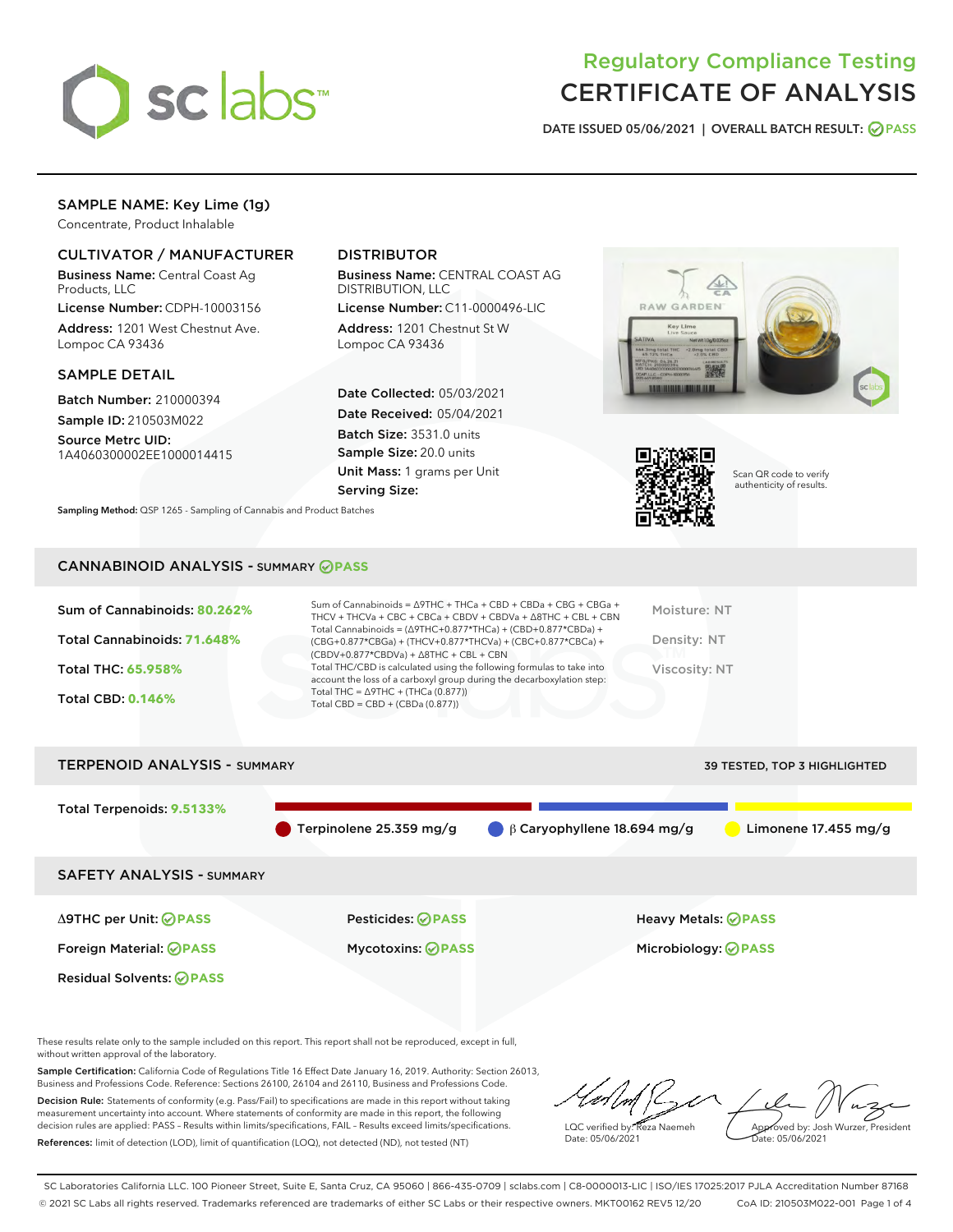



KEY LIME (1G) | DATE ISSUED 05/06/2021 | OVERALL BATCH RESULT:  $\bigcirc$  PASS

## CANNABINOID TEST RESULTS - 05/05/2021 2 PASS

Tested by high-performance liquid chromatography with diode-array detection (HPLC-DAD). **Method:** QSP 1157 - Analysis of Cannabinoids by HPLC-DAD

TOTAL CANNABINOIDS: **71.648%** Total Cannabinoids (Total THC) + (Total CBD) +

(Total CBG) + (Total THCV) + (Total CBC) + (Total CBDV) + ∆8THC + CBL + CBN

TOTAL THC: **65.958%** Total THC (∆9THC+0.877\*THCa)

TOTAL CBD: **0.146%**

Total CBD (CBD+0.877\*CBDa)

TOTAL CBG: 4.22% Total CBG (CBG+0.877\*CBGa)

TOTAL THCV: 0.436% Total THCV (THCV+0.877\*THCVa)

TOTAL CBC: 0.888% Total CBC (CBC+0.877\*CBCa)

TOTAL CBDV: ND Total CBDV (CBDV+0.877\*CBDVa)

| <b>COMPOUND</b>  | LOD/LOQ<br>(mg/g)          | <b>MEASUREMENT</b><br><b>UNCERTAINTY</b><br>(mg/g) | <b>RESULT</b><br>(mg/g) | <b>RESULT</b><br>(%) |
|------------------|----------------------------|----------------------------------------------------|-------------------------|----------------------|
| <b>THCa</b>      | 0.05 / 0.14                | ±16.465                                            | 640.68                  | 64.068               |
| <b>A9THC</b>     | 0.06/0.26                  | ±3.361                                             | 97.70                   | 9.770                |
| <b>CBGa</b>      | 0.1 / 0.2                  | ±2.31                                              | 44.3                    | 4.43                 |
| <b>CBCa</b>      | 0.07/0.28                  | ±0.422                                             | 8.64                    | 0.864                |
| <b>THCVa</b>     | 0.07 / 0.20                | ±0.237                                             | 4.97                    | 0.497                |
| <b>CBG</b>       | 0.06/0.19                  | ±0.132                                             | 3.36                    | 0.336                |
| <b>CBDa</b>      | 0.02/0.19                  | ±0.049                                             | 1.67                    | 0.167                |
| <b>CBC</b>       | 0.2/0.5                    | ±0.04                                              | 1.3                     | 0.13                 |
| $\triangle$ 8THC | 0.1/0.4                    | N/A                                                | <b>ND</b>               | <b>ND</b>            |
| <b>THCV</b>      | 0.1/0.2                    | N/A                                                | <b>ND</b>               | <b>ND</b>            |
| <b>CBD</b>       | 0.07/0.29                  | N/A                                                | <b>ND</b>               | <b>ND</b>            |
| <b>CBDV</b>      | 0.04/0.15                  | N/A                                                | <b>ND</b>               | <b>ND</b>            |
| <b>CBDVa</b>     | 0.03/0.53                  | N/A                                                | <b>ND</b>               | <b>ND</b>            |
| <b>CBL</b>       | 0.06 / 0.24                | N/A                                                | <b>ND</b>               | <b>ND</b>            |
| <b>CBN</b>       | 0.1/0.3                    | N/A                                                | <b>ND</b>               | <b>ND</b>            |
|                  | <b>SUM OF CANNABINOIDS</b> |                                                    | 802.62 mg/g             | 80.262%              |

#### **UNIT MASS: 1 grams per Unit**

| ∆9THC per Unit                                                                            | 1120 per-package limit | 97.70 mg/unit<br><b>PASS</b> |  |  |  |
|-------------------------------------------------------------------------------------------|------------------------|------------------------------|--|--|--|
| <b>Total THC per Unit</b>                                                                 |                        | 659.58 mg/unit               |  |  |  |
| <b>CBD per Unit</b>                                                                       |                        | <b>ND</b>                    |  |  |  |
| <b>Total CBD per Unit</b>                                                                 |                        | 1.46 mg/unit                 |  |  |  |
| Sum of Cannabinoids<br>per Unit                                                           |                        | 802.62 mg/unit               |  |  |  |
| <b>Total Cannabinoids</b><br>per Unit                                                     |                        | 716.48 mg/unit               |  |  |  |
| <b>MOISTURE TEST RESULT</b><br><b>VISCOSITY TEST RESULT</b><br><b>DENSITY TEST RESULT</b> |                        |                              |  |  |  |

Not Tested

Not Tested

Not Tested

### TERPENOID TEST RESULTS - 05/05/2021

Terpene analysis utilizing gas chromatography-flame ionization detection (GC-FID). **Method:** QSP 1192 - Analysis of Terpenoids by GC-FID

| <b>COMPOUND</b>         | LOD/LOQ<br>(mg/g) | <b>MEASUREMENT</b><br><b>UNCERTAINTY</b><br>(mg/g) | <b>RESULT</b><br>(mg/g)                         | <b>RESULT</b><br>$(\%)$ |
|-------------------------|-------------------|----------------------------------------------------|-------------------------------------------------|-------------------------|
| Terpinolene             | 0.008 / 0.026     | ±0.5199                                            | 25.359                                          | 2.5359                  |
| $\beta$ Caryophyllene   | 0.004 / 0.012     | ±0.6655                                            | 18.694                                          | 1.8694                  |
| Limonene                | 0.005 / 0.016     | ±0.2496                                            | 17.455                                          | 1.7455                  |
| $\alpha$ Humulene       | 0.009 / 0.029     | ±0.1856                                            | 5.782                                           | 0.5782                  |
| Ocimene                 | 0.011 / 0.038     | ±0.1816                                            | 5.656                                           | 0.5656                  |
| $\alpha$ Pinene         | 0.005 / 0.017     | ±0.0386                                            | 4.486                                           | 0.4486                  |
| <b>Myrcene</b>          | 0.008 / 0.025     | ±0.0562                                            | 4.360                                           | 0.4360                  |
| $\beta$ Pinene          | 0.004 / 0.014     | ±0.0478                                            | 4.159                                           | 0.4159                  |
| <b>Terpineol</b>        | 0.016 / 0.055     | ±0.0905                                            | 1.474                                           | 0.1474                  |
| $\alpha$ Bisabolol      | 0.008 / 0.026     | ±0.0633                                            | 1.186                                           | 0.1186                  |
| Fenchol                 | 0.010 / 0.034     | ±0.0440                                            | 1.138                                           | 0.1138                  |
| $\alpha$ Phellandrene   | 0.006 / 0.020     | ±0.0101                                            | 0.741                                           | 0.0741                  |
| $\alpha$ Terpinene      | 0.005 / 0.017     | ±0.0094                                            | 0.629                                           | 0.0629                  |
| Nerolidol               | 0.009 / 0.028     | ±0.0391                                            | 0.622                                           | 0.0622                  |
| 3 Carene                | 0.005 / 0.018     | ±0.0075                                            | 0.531                                           | 0.0531                  |
| $\gamma$ Terpinene      | 0.006 / 0.018     | ±0.0086                                            | 0.495                                           | 0.0495                  |
| trans-ß-Farnesene       | 0.008 / 0.025     | ±0.0171                                            | 0.483                                           | 0.0483                  |
| Caryophyllene<br>Oxide  | 0.010 / 0.033     | ±0.0166                                            | 0.361                                           | 0.0361                  |
| <b>Borneol</b>          | 0.005 / 0.016     | ±0.0146                                            | 0.347                                           | 0.0347                  |
| Camphene                | 0.005 / 0.015     | ±0.0035                                            | 0.307                                           | 0.0307                  |
| Linalool                | 0.009 / 0.032     | ±0.0079                                            | 0.207                                           | 0.0207                  |
| Sabinene Hydrate        | 0.006 / 0.022     | ±0.0072                                            | 0.187                                           | 0.0187                  |
| Sabinene                | 0.004 / 0.014     | ±0.0019                                            | 0.162                                           | 0.0162                  |
| Valencene               | 0.009 / 0.030     | ±0.0101                                            | 0.146                                           | 0.0146                  |
| Citronellol             | 0.003 / 0.010     | ±0.0032                                            | 0.066                                           | 0.0066                  |
| Nerol                   | 0.003 / 0.011     | ±0.0024                                            | 0.054                                           | 0.0054                  |
| p-Cymene                | 0.005 / 0.016     | ±0.0012                                            | 0.046                                           | 0.0046                  |
| Isoborneol              | 0.004 / 0.012     | N/A                                                | <loq< th=""><th><loq< th=""></loq<></th></loq<> | <loq< th=""></loq<>     |
| Eucalyptol              | 0.006 / 0.018     | N/A                                                | ND                                              | <b>ND</b>               |
| Fenchone                | 0.009 / 0.028     | N/A                                                | <b>ND</b>                                       | <b>ND</b>               |
| (-)-Isopulegol          | 0.005 / 0.016     | N/A                                                | ND                                              | ND                      |
| Camphor                 | 0.006 / 0.019     | N/A                                                | ND                                              | ND                      |
| Menthol                 | 0.008 / 0.025     | N/A                                                | ND                                              | ND                      |
| R-(+)-Pulegone          | 0.003 / 0.011     | N/A                                                | ND                                              | ND                      |
| Geraniol                | 0.002 / 0.007     | N/A                                                | ND                                              | ND                      |
| <b>Geranyl Acetate</b>  | 0.004 / 0.014     | N/A                                                | ND                                              | ND                      |
| $\alpha$ Cedrene        | 0.005 / 0.016     | N/A                                                | ND                                              | ND                      |
| Guaiol                  | 0.009 / 0.030     | N/A                                                | ND                                              | ND                      |
| Cedrol                  | 0.008 / 0.027     | N/A                                                | ND                                              | <b>ND</b>               |
| <b>TOTAL TERPENOIDS</b> |                   |                                                    | 95.133 mg/g                                     | 9.5133%                 |

SC Laboratories California LLC. 100 Pioneer Street, Suite E, Santa Cruz, CA 95060 | 866-435-0709 | sclabs.com | C8-0000013-LIC | ISO/IES 17025:2017 PJLA Accreditation Number 87168 © 2021 SC Labs all rights reserved. Trademarks referenced are trademarks of either SC Labs or their respective owners. MKT00162 REV5 12/20 CoA ID: 210503M022-001 Page 2 of 4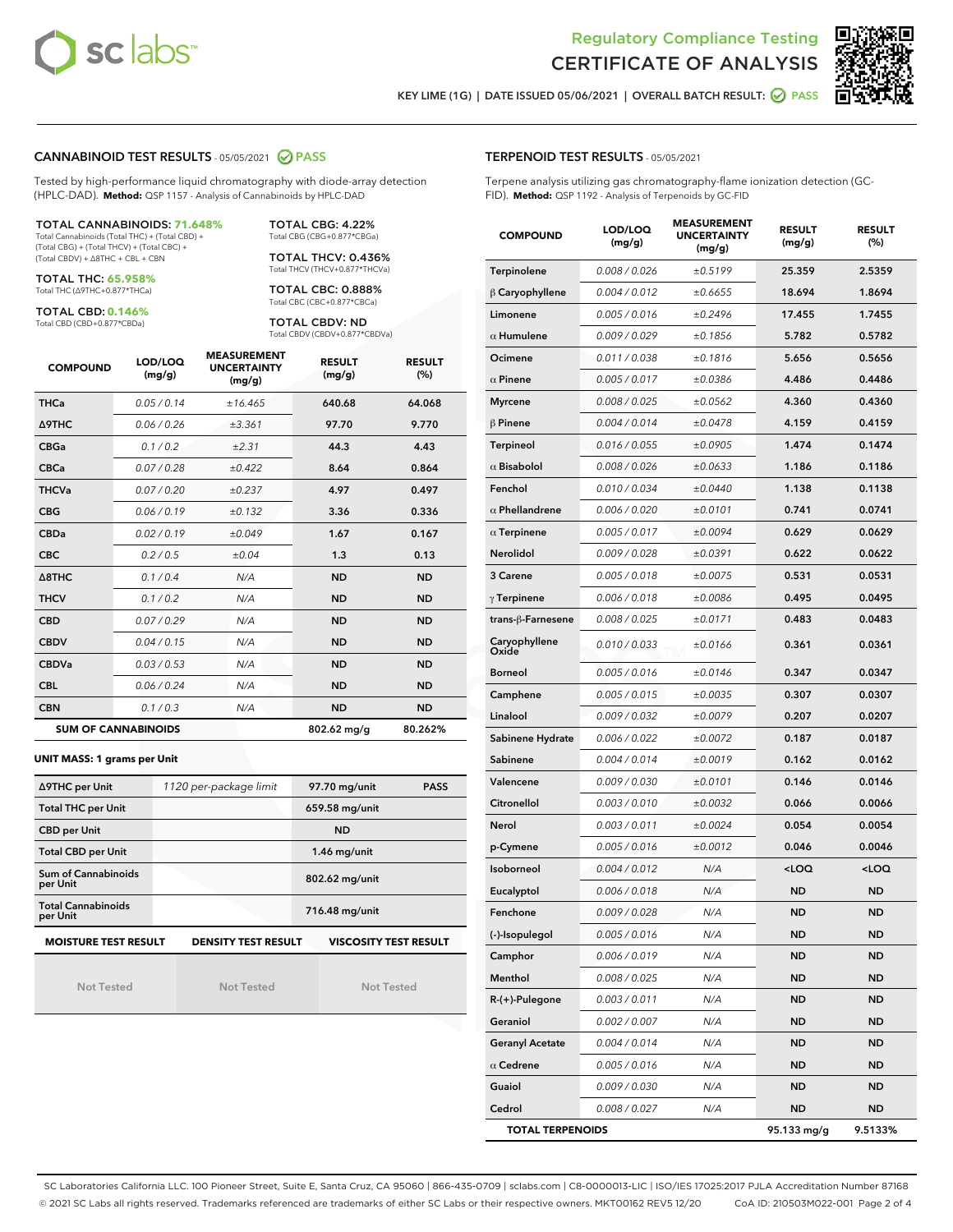



KEY LIME (1G) | DATE ISSUED 05/06/2021 | OVERALL BATCH RESULT: 2 PASS

## CATEGORY 1 PESTICIDE TEST RESULTS - 05/05/2021 2 PASS

Pesticide and plant growth regulator analysis utilizing high-performance liquid chromatography-mass spectrometry (HPLC-MS) or gas chromatography-mass spectrometry (GC-MS). \*GC-MS utilized where indicated. **Method:** QSP 1212 - Analysis of Pesticides and Mycotoxins by LC-MS or QSP 1213 - Analysis of Pesticides by GC-MS

| <b>COMPOUND</b>             | LOD/LOQ<br>$(\mu g/g)$ | <b>ACTION</b><br><b>LIMIT</b><br>$(\mu g/g)$ | <b>MEASUREMENT</b><br><b>UNCERTAINTY</b><br>$(\mu g/g)$ | <b>RESULT</b><br>$(\mu g/g)$ | <b>RESULT</b> |
|-----------------------------|------------------------|----------------------------------------------|---------------------------------------------------------|------------------------------|---------------|
| Aldicarb                    | 0.03/0.08              | $>$ LOD                                      | N/A                                                     | <b>ND</b>                    | <b>PASS</b>   |
| Carbofuran                  | 0.02 / 0.05            | $\ge$ LOD                                    | N/A                                                     | <b>ND</b>                    | <b>PASS</b>   |
| Chlordane*                  | 0.03 / 0.08            | $\ge$ LOD                                    | N/A                                                     | <b>ND</b>                    | <b>PASS</b>   |
| Chlorfenapyr*               | 0.03/0.10              | $\ge$ LOD                                    | N/A                                                     | <b>ND</b>                    | <b>PASS</b>   |
| Chlorpyrifos                | 0.02 / 0.06            | $\ge$ LOD                                    | N/A                                                     | <b>ND</b>                    | <b>PASS</b>   |
| Coumaphos                   | 0.02 / 0.07            | $\ge$ LOD                                    | N/A                                                     | <b>ND</b>                    | <b>PASS</b>   |
| Daminozide                  | 0.02/0.07              | $>$ LOD                                      | N/A                                                     | <b>ND</b>                    | <b>PASS</b>   |
| <b>DDVP</b><br>(Dichlorvos) | 0.03/0.09              | $\ge$ LOD                                    | N/A                                                     | <b>ND</b>                    | <b>PASS</b>   |
| <b>Dimethoate</b>           | 0.03 / 0.08            | $\ge$ LOD                                    | N/A                                                     | <b>ND</b>                    | <b>PASS</b>   |
| Ethoprop(hos)               | 0.03/0.10              | $\ge$ LOD                                    | N/A                                                     | <b>ND</b>                    | <b>PASS</b>   |
| Etofenprox                  | 0.02 / 0.06            | $\ge$ LOD                                    | N/A                                                     | <b>ND</b>                    | <b>PASS</b>   |
| Fenoxycarb                  | 0.03/0.08              | $\ge$ LOD                                    | N/A                                                     | <b>ND</b>                    | <b>PASS</b>   |
| Fipronil                    | 0.03 / 0.08            | $\ge$ LOD                                    | N/A                                                     | <b>ND</b>                    | <b>PASS</b>   |
| Imazalil                    | 0.02 / 0.06            | $\geq$ LOD                                   | N/A                                                     | <b>ND</b>                    | <b>PASS</b>   |
| Methiocarb                  | 0.02 / 0.07            | $>$ LOD                                      | N/A                                                     | <b>ND</b>                    | <b>PASS</b>   |
| Methyl<br>parathion         | 0.03/0.10              | $\ge$ LOD                                    | N/A                                                     | <b>ND</b>                    | <b>PASS</b>   |
| <b>Mevinphos</b>            | 0.03/0.09              | $\ge$ LOD                                    | N/A                                                     | <b>ND</b>                    | <b>PASS</b>   |
| Paclobutrazol               | 0.02 / 0.05            | $>$ LOD                                      | N/A                                                     | <b>ND</b>                    | <b>PASS</b>   |
| Propoxur                    | 0.03/0.09              | $\ge$ LOD                                    | N/A                                                     | <b>ND</b>                    | <b>PASS</b>   |
| Spiroxamine                 | 0.03 / 0.08            | $\ge$ LOD                                    | N/A                                                     | <b>ND</b>                    | <b>PASS</b>   |
| <b>Thiacloprid</b>          | 0.03/0.10              | $\ge$ LOD                                    | N/A                                                     | <b>ND</b>                    | <b>PASS</b>   |

### CATEGORY 2 PESTICIDE TEST RESULTS - 05/05/2021 @ PASS

| <b>COMPOUND</b>          | LOD/LOO<br>$(\mu g/g)$ | <b>ACTION</b><br>LIMIT<br>$(\mu g/g)$ | <b>MEASUREMENT</b><br><b>UNCERTAINTY</b><br>$(\mu g/g)$ | <b>RESULT</b><br>$(\mu g/g)$ | <b>RESULT</b> |  |
|--------------------------|------------------------|---------------------------------------|---------------------------------------------------------|------------------------------|---------------|--|
| Abamectin                | 0.03/0.10              | 0.1                                   | N/A                                                     | <b>ND</b>                    | <b>PASS</b>   |  |
| Acephate                 | 0.02/0.07              | 0.1                                   | N/A                                                     | <b>ND</b>                    | <b>PASS</b>   |  |
| Acequinocyl              | 0.02/0.07              | 0.1                                   | N/A                                                     | <b>ND</b>                    | <b>PASS</b>   |  |
| Acetamiprid              | 0.02/0.05              | 0.1                                   | N/A                                                     | <b>ND</b>                    | <b>PASS</b>   |  |
| Azoxystrobin             | 0.02/0.07              | 0.1                                   | N/A                                                     | <b>ND</b>                    | <b>PASS</b>   |  |
| <b>Bifenazate</b>        | 0.01 / 0.04            | 0.1                                   | N/A                                                     | <b>ND</b>                    | <b>PASS</b>   |  |
| <b>Bifenthrin</b>        | 0.02/0.05              | 3                                     | N/A                                                     | <b>ND</b>                    | <b>PASS</b>   |  |
| <b>Boscalid</b>          | 0.03/0.09              | 0.1                                   | N/A                                                     | <b>ND</b>                    | <b>PASS</b>   |  |
| Captan                   | 0.19/0.57              | 0.7                                   | N/A                                                     | <b>ND</b>                    | <b>PASS</b>   |  |
| Carbaryl                 | 0.02/0.06              | 0.5                                   | N/A                                                     | <b>ND</b>                    | <b>PASS</b>   |  |
| Chlorantranilip-<br>role | 0.04/0.12              | 10                                    | N/A                                                     | <b>ND</b>                    | <b>PASS</b>   |  |
| Clofentezine             | 0.03/0.09              | 0.1                                   | N/A                                                     | <b>ND</b>                    | <b>PASS</b>   |  |

## CATEGORY 2 PESTICIDE TEST RESULTS - 05/05/2021 continued

| <b>COMPOUND</b>               | LOD/LOQ<br>(µg/g) | <b>ACTION</b><br>LIMIT<br>$(\mu g/g)$ | <b>MEASUREMENT</b><br><b>UNCERTAINTY</b><br>(µg/g) | <b>RESULT</b><br>(µg/g) | <b>RESULT</b> |
|-------------------------------|-------------------|---------------------------------------|----------------------------------------------------|-------------------------|---------------|
| Cyfluthrin                    | 0.12 / 0.38       | 2                                     | N/A                                                | ND                      | <b>PASS</b>   |
| Cypermethrin                  | 0.11 / 0.32       | 1                                     | N/A                                                | ND                      | <b>PASS</b>   |
| Diazinon                      | 0.02 / 0.05       | 0.1                                   | N/A                                                | ND                      | <b>PASS</b>   |
| Dimethomorph                  | 0.03 / 0.09       | $\overline{c}$                        | N/A                                                | <b>ND</b>               | <b>PASS</b>   |
| Etoxazole                     | 0.02 / 0.06       | 0.1                                   | N/A                                                | ND                      | <b>PASS</b>   |
| Fenhexamid                    | 0.03 / 0.09       | 0.1                                   | N/A                                                | ND                      | <b>PASS</b>   |
| Fenpyroximate                 | 0.02 / 0.06       | 0.1                                   | N/A                                                | <b>ND</b>               | <b>PASS</b>   |
| Flonicamid                    | 0.03 / 0.10       | 0.1                                   | N/A                                                | <b>ND</b>               | <b>PASS</b>   |
| Fludioxonil                   | 0.03 / 0.10       | 0.1                                   | N/A                                                | <b>ND</b>               | <b>PASS</b>   |
| Hexythiazox                   | 0.02 / 0.07       | 0.1                                   | N/A                                                | <b>ND</b>               | <b>PASS</b>   |
| Imidacloprid                  | 0.04 / 0.11       | 5                                     | N/A                                                | <b>ND</b>               | <b>PASS</b>   |
| Kresoxim-methyl               | 0.02 / 0.07       | 0.1                                   | N/A                                                | ND                      | <b>PASS</b>   |
| Malathion                     | 0.03 / 0.09       | 0.5                                   | N/A                                                | <b>ND</b>               | <b>PASS</b>   |
| Metalaxyl                     | 0.02 / 0.07       | $\overline{c}$                        | N/A                                                | <b>ND</b>               | <b>PASS</b>   |
| Methomyl                      | 0.03 / 0.10       | 1                                     | N/A                                                | ND                      | <b>PASS</b>   |
| Myclobutanil                  | 0.03/0.09         | 0.1                                   | N/A                                                | <b>ND</b>               | <b>PASS</b>   |
| Naled                         | 0.02 / 0.07       | 0.1                                   | N/A                                                | ND                      | <b>PASS</b>   |
| Oxamyl                        | 0.04 / 0.11       | 0.5                                   | N/A                                                | ND                      | <b>PASS</b>   |
| Pentachloronitro-<br>benzene* | 0.03 / 0.09       | 0.1                                   | N/A                                                | ND                      | <b>PASS</b>   |
| Permethrin                    | 0.04/0.12         | 0.5                                   | N/A                                                | <b>ND</b>               | <b>PASS</b>   |
| Phosmet                       | 0.03 / 0.10       | 0.1                                   | N/A                                                | ND                      | <b>PASS</b>   |
| Piperonylbu-<br>toxide        | 0.02 / 0.07       | 3                                     | N/A                                                | <b>ND</b>               | <b>PASS</b>   |
| Prallethrin                   | 0.03 / 0.08       | 0.1                                   | N/A                                                | <b>ND</b>               | <b>PASS</b>   |
| Propiconazole                 | 0.02 / 0.07       | 0.1                                   | N/A                                                | ND                      | <b>PASS</b>   |
| Pyrethrins                    | 0.04 / 0.12       | 0.5                                   | N/A                                                | ND                      | <b>PASS</b>   |
| Pyridaben                     | 0.02 / 0.07       | 0.1                                   | N/A                                                | <b>ND</b>               | <b>PASS</b>   |
| Spinetoram                    | 0.02 / 0.07       | 0.1                                   | N/A                                                | ND                      | <b>PASS</b>   |
| Spinosad                      | 0.02 / 0.07       | 0.1                                   | N/A                                                | ND                      | <b>PASS</b>   |
| Spiromesifen                  | 0.02 / 0.05       | 0.1                                   | N/A                                                | <b>ND</b>               | <b>PASS</b>   |
| Spirotetramat                 | 0.02 / 0.06       | 0.1                                   | N/A                                                | ND                      | <b>PASS</b>   |
| Tebuconazole                  | 0.02 / 0.07       | 0.1                                   | N/A                                                | ND                      | <b>PASS</b>   |
| Thiamethoxam                  | 0.03 / 0.10       | 5                                     | N/A                                                | <b>ND</b>               | <b>PASS</b>   |
| Trifloxystrobin               | 0.03 / 0.08       | 0.1                                   | N/A                                                | <b>ND</b>               | <b>PASS</b>   |

SC Laboratories California LLC. 100 Pioneer Street, Suite E, Santa Cruz, CA 95060 | 866-435-0709 | sclabs.com | C8-0000013-LIC | ISO/IES 17025:2017 PJLA Accreditation Number 87168 © 2021 SC Labs all rights reserved. Trademarks referenced are trademarks of either SC Labs or their respective owners. MKT00162 REV5 12/20 CoA ID: 210503M022-001 Page 3 of 4